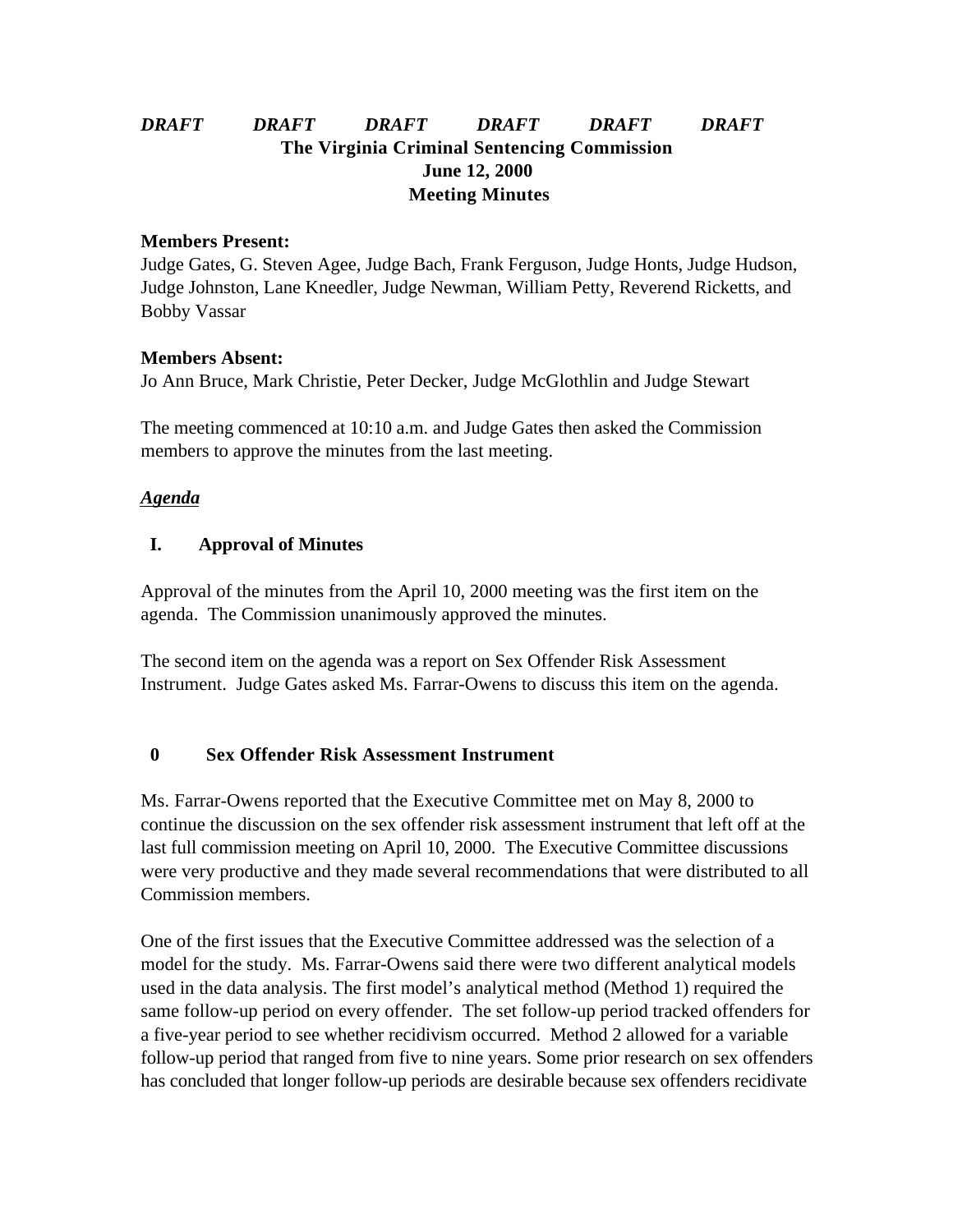at a slower pace than other types of offenders. The Executive Committee recommended to the full Commission that Method 2 be used.

Ms. Farrar-Owens presented a chart that was shown at the last Commission meeting in April. She identified significant factors in predicting recidivism by relative degree of importance for both methods. Both methods had nearly all the same factors but the relative importance of the factors varied. For example, under the second method, offender age, offense location and prior arrest record were the strongest indicators of recidivism. Regardless of whether Method 1 or 2 is used, all the worksheet factors are the same except age at first juvenile adjudication. There is however, more emphasis on age, offense location and prior arrest record on the worksheet premised on Method 2.

Ms. Farrar-Owens displayed a chart that showed rates of recidivism by various levels of predicted risk for both models. Offenders were scored out on both instruments and labeled low risk, some risk, high risk and very high risk of recidivism. She said that both models do well in identifying non-recidivists scoring at the low levels and recidivists scoring at the highest levels on the instrument.

A chart was displayed that converted the significant variables from Method 2 into factors on a sentencing guidelines worksheet. Only one adjustment over that previously shown was made to the worksheet. Penetration or attempted penetration of the victim was increased from three to four points when the primary offense was aggravated sexual battery.

Judge Gates asked the Commission members to vote on the recommendation presented by the Executive Committee. A motion to accept the recommendation as proposed was made and seconded and the motion was approved.

Ms. Farrar-Owens then presented the second recommendation proposed by the Executive Committee. The issue was whether or not high-risk offenders should always be recommended for a term of incarceration that exceeds six months. As discussed at the previous Commission meeting, not all offenders who score high on the risk assessment scale were recommended for prison. The very high-risk group went to prison only threefourths of the time. Nearly all offenders in the study labeled high risk who received a probation or jail sanction did, in fact, recidivate. In order to ensure that all offenders with high scores receive a prison recommendation a modification would be needed. The recommendation was to assess offender risk prior to completing all of the guidelines work sheets. The Executive Committee proposed adding a factor to Section A of the Other Sexual Assault guidelines to ensure that higher risk sex offenders are always recommended for more than six months incarceration.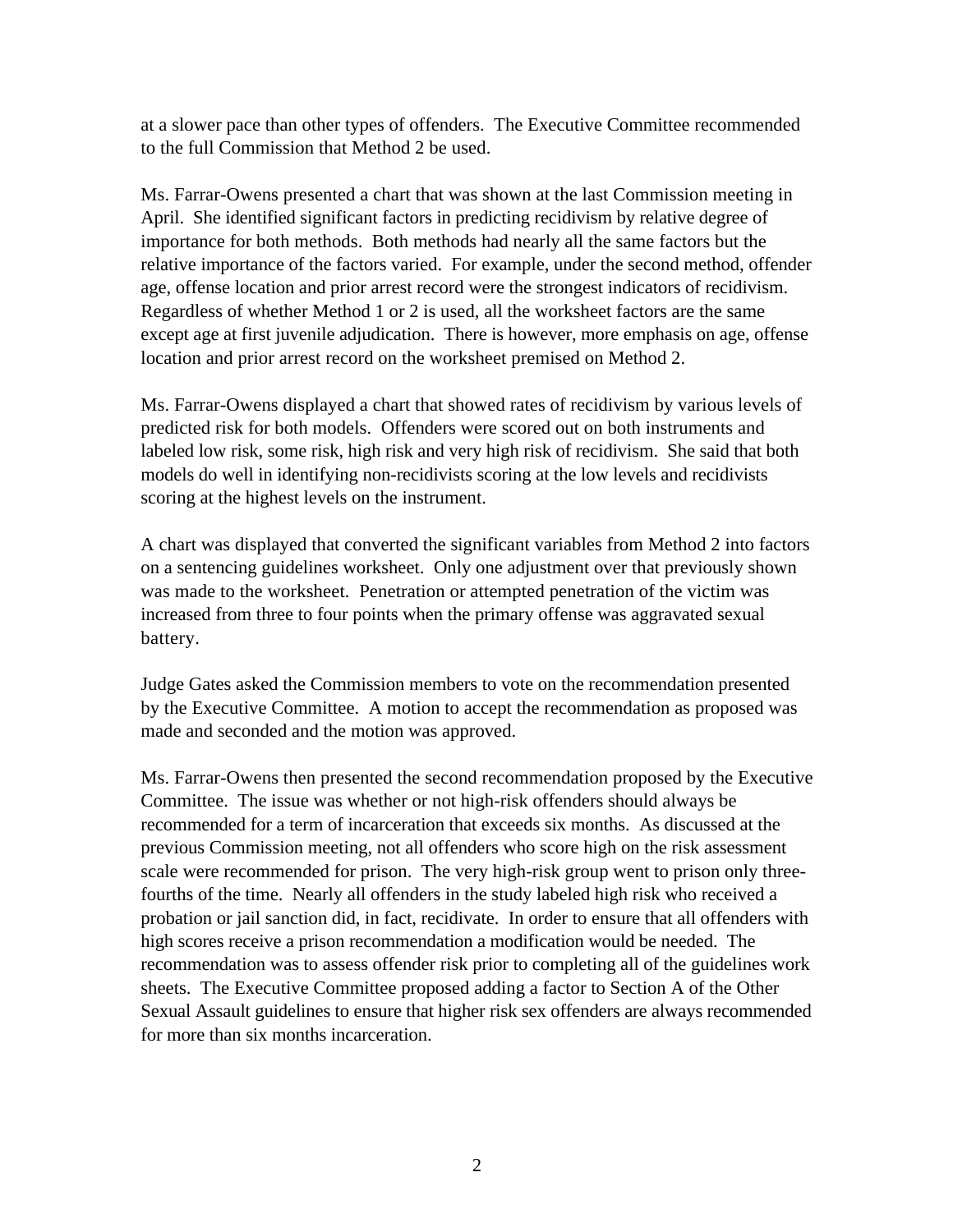Judge Gates asked the Commission members to vote on the recommendation presented by the Executive Committee. A motion to accept the recommendation as proposed was made and seconded and the motion was approved.

The next proposal dealt with the question of should the sentencing guidelines recommendation be modified based on the results of sex offender risk assessment. At the last full Commission meeting, several options were reviewed for incorporating risk assessment information into the guidelines recommendations for sex offenders. These options ranged from noting that the offender fell into different risk categories (high, moderate, low) to providing a specific risk of recidivism probability for each evaluated offender. Options were also discussed with regard to what, if any, changes should be made to the guidelines recommendation based on projected risk.

The Executive Committee recommended, in principle, that the upper end of the sentencing guidelines range be increased for those sex offenders determined by risk assessment to be at high risk of recidivism.

Judge Gates asked the Commission members to vote on the recommendation presented by the Executive Committee. Judge Gates asked the Commission to vote on the Executive Committee's recommendation. A motion to accept the recommendation as proposed was made and seconded and the motion was approved.

The fourth issue taken up by the full commission was what levels of risk represent the greatest threat and what specific adjustments should be made to the sentencing guidelines based on risk assessment.

In the Commission's study of convicted sex felons, each of the 28 offenders who received a risk assessment score of 44 or greater was found to be a recidivist. For this grouping of sex offenders then, the overall recidivism rate was 100%. It was felt that sex offenders with a risk assessment score of 44 or more pose the most significant risk to public safety.

The Executive Committee recommended that those offenders receiving a score of 44 or more points on the sex offender risk assessment instrument have the upper end of their recommended sentencing guidelines range increased to reflect the statutory maximum penalty for the primary offense. Furthermore, the Executive Committee recommended that the recommended sentencing guidelines midpoint for these cases be set equal to half the maximum statutory penalty for the primary offense.

Judge Honts asked why offenders who scored 31 points recidivated at a rate of 32% while those who scored 30 points recidivated at a rate of 62%. Ms. Farrar-Owens said it is normal to see some type of statistical fluctuations like that in a small number of cases for some scores. Mr. Petty said he had some concerns about sentencing sex offenders on the basis of research conducted on an earlier sample of similarly situated sex offenders.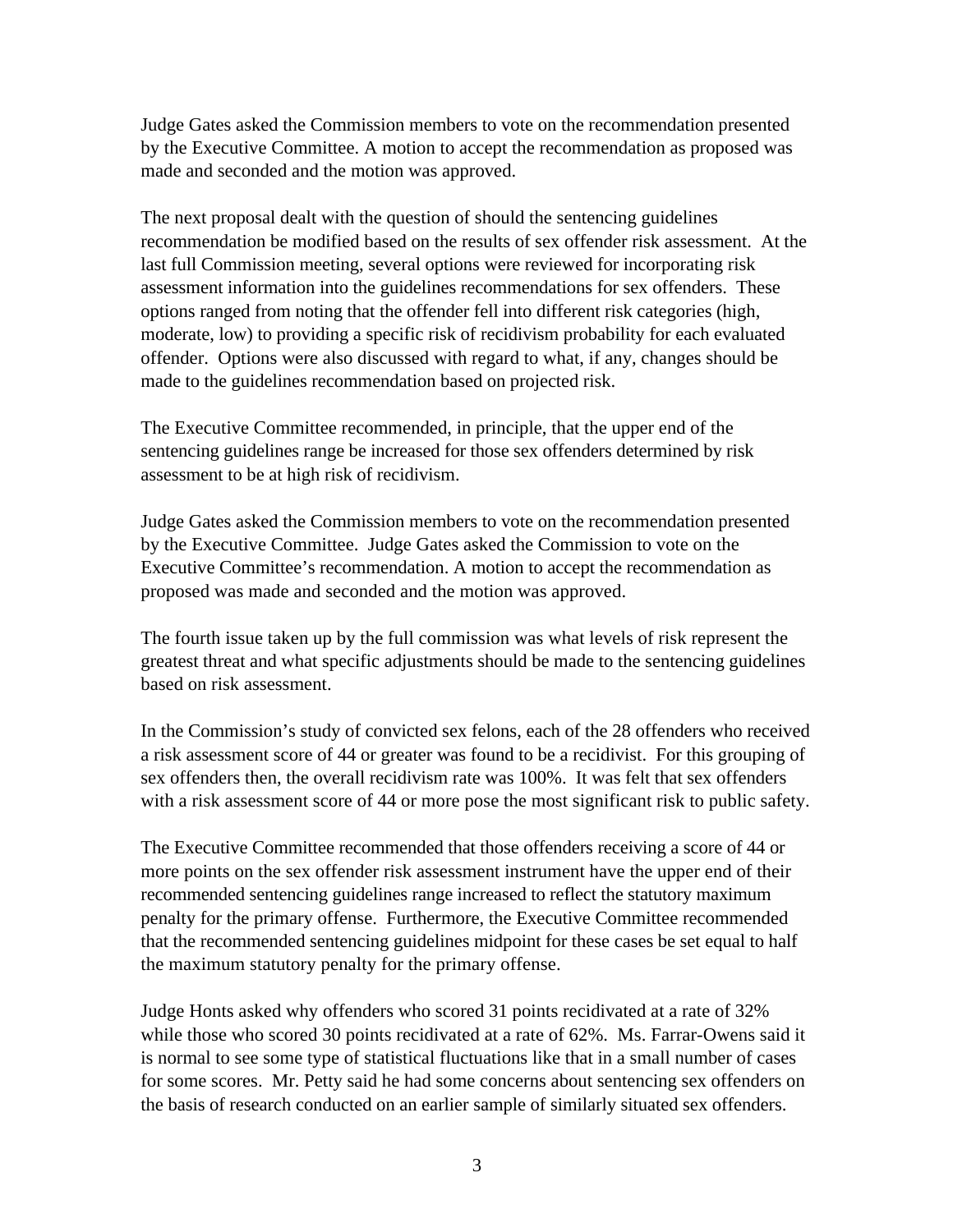Mr. Petty expressed confidence that the research was sound but said he was not convinced that the risk assessment tool could be applied properly. Judge Gates remarked that he recently attended a Department of Justice conference that highlighted some recent research on sex offenders. Among the findings presented at the conference was the conclusion that many sex offenders recidivate but that it sometimes takes quite some time before their new criminal acts come to the attention of law enforcement authorities. Also, among those sex offenders who are caught, most do not serve any time in prison. Judge Gates indicated that the conference proceedings had a profound effect on him and he remains convinced that sex offenders present a unique and serious problem and that if the Commission can offer judges some help in this matter then it should do so.

Mr. Kneedler felt that the point that Mr. Petty raised was very valid but it is also applicable to guidelines in general as it is to this category of offender. He observed that the earlier sentencing guidelines committee initially experienced the same discomfort about guidelines based on research performed on a previous group of sentenced felons. He went on to note that the Sentencing Commission today is more comfortable with the application of this type of methodology in crafting guidelines. In fact, Mr. Kneedler said, the fact that the guidelines are predicated on research on previously sanctioned Virginia felons is a strength as opposed to other guidelines that might have no foundation in historical research.

Judge Gates asked the Commission to consider the next issue with the previous issue when voting. The next issue was beyond the highest level of offender risk, what level represents the next greatest level of risk of recidivism and what specific sentencing guidelines adjustments should be made for those sex offenders who are assessed at this level?

Ms. Farrar-Owens commented that in the Commission's study of convicted sex felons, offenders with individual risk assessment scores of 33 points up through 43 points all reported recidivism rates that met or exceeded 50%. Among the 134 convicted sex felons who received a risk assessment score between 33 and 43 points, 90 were found to be recidivists. For this grouping of offenders then, the overall recidivism rate was 67%. Convicted sex felons with risk assessment scores within this range were judged to be an appropriate category for an adjustment in the sentencing guidelines that took into consideration this relative level of risk of recidivism. The Executive Committee recommended that those offenders receiving a sex offender risk assessment score of at least 33 points up through a score of 43 points have the upper end of their recommended sentencing guidelines range increased by 100% and any score over 44 would receive a 300% increase. They also recommended that those offenders receiving a sex offender risk assessment score of at least 28 up through a score of 32 points have the upper end of their recommended sentencing guidelines range increased by 50%. A score less than 28 would receive no change.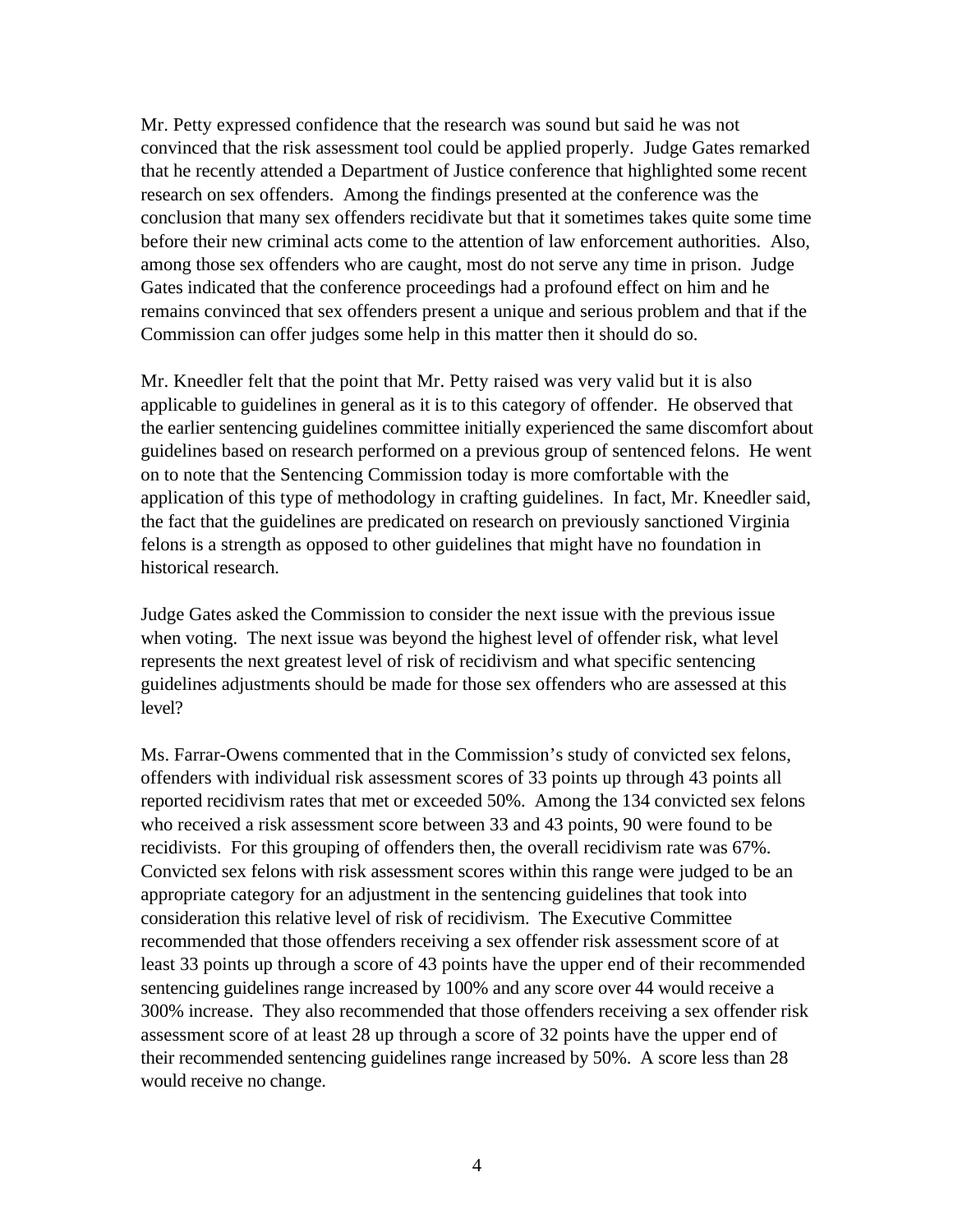Ms. Farrar-Owens displayed a chart that showed the Rape Section C Recommendation Table with the proposed enhancements that would target offenders with elevated risk assessment scores. If the guidelines score is higher than the statutory maximum then the statutory maximum takes precedence. Mr. Kneedler noted some concern that an offender who had a prior record as a result of a barroom fight would be counted as a recidivist even though his new crime was not a sexual assault. Ms. Farrar-Owens reminded everyone that the offender would first have to be a convicted felony sex offender for such a record to count against him. Mr. Kneedler was still uneasy about that scenario. Ms. Farrar-Owens commented that the research done both here in Virginia and elsewhere documents that sex offenders are quite elusive and that when caught, they often escape official designation as a "sex offender." It is often the case that the offenses committed by sex offenders have been bargained down to lesser crimes so it is hard to tell if the real offense behavior involved a sex crime. Mr. Ferguson commented that it had been his experience that assaults arising out of barroom brawls are typically treated as a misdemeanor. Furthermore, Mr. Ferguson observed, the risk assessment instrument was developed by tracking offenders and looking at the characteristics of those who recidivate and that if the research demonstrated that a previous record of assault helped identify higher risk sex offenders, then the information should not be ignored.

Mr. Ferguson recommended that the threshold risk assessment score of 33 points that is being proposed for enhanced guidelines recommendations be moved back to the 28 to 32 range because the revisions indicate that is the proper place for that score. A motion to accept the recommendation as proposed was made and seconded and the motion was approved.

Ms. Farrar-Owens displayed a chart that would increase the upper end of the guidelines score for certain offenses. Under this proposal, aggravated sexual battery, carnal knowledge and indecent liberties would receive a larger enhancement to the guidelines range than forcible rape, object sexual penetration and sodomy. Mr. Ferguson said he had a problem with increasing at a higher rate the guidelines range for crimes that were less serious. He made a motion to increase the upper end of guidelines ranges for all sex offenses by 50%, 100% and 300%. Mr. Petty said this recommendation is increasing the upper range of the guidelines only and not affecting the midpoint at all. Ms. Farrar-Owens responded that the Executive Committee debated changing the midpoint to half of the statutory maximum in instances where the risk assessment score was 44 or more but that it was abandoned due to difficulties in putting such a proposal into practice.

Judge Gates repeated Mr. Ferguson's motion, which was to increase the upper end of guidelines ranges for all sex offenses by 50%, 100% and 300%. Judge Gates asked the Commission members to vote on the recommendations presented by the Executive Committee. Judge Gates asked the Commission to vote on the Executive Committee's recommendation. A motion to accept the recommendation as proposed was made and seconded and the motion was approved.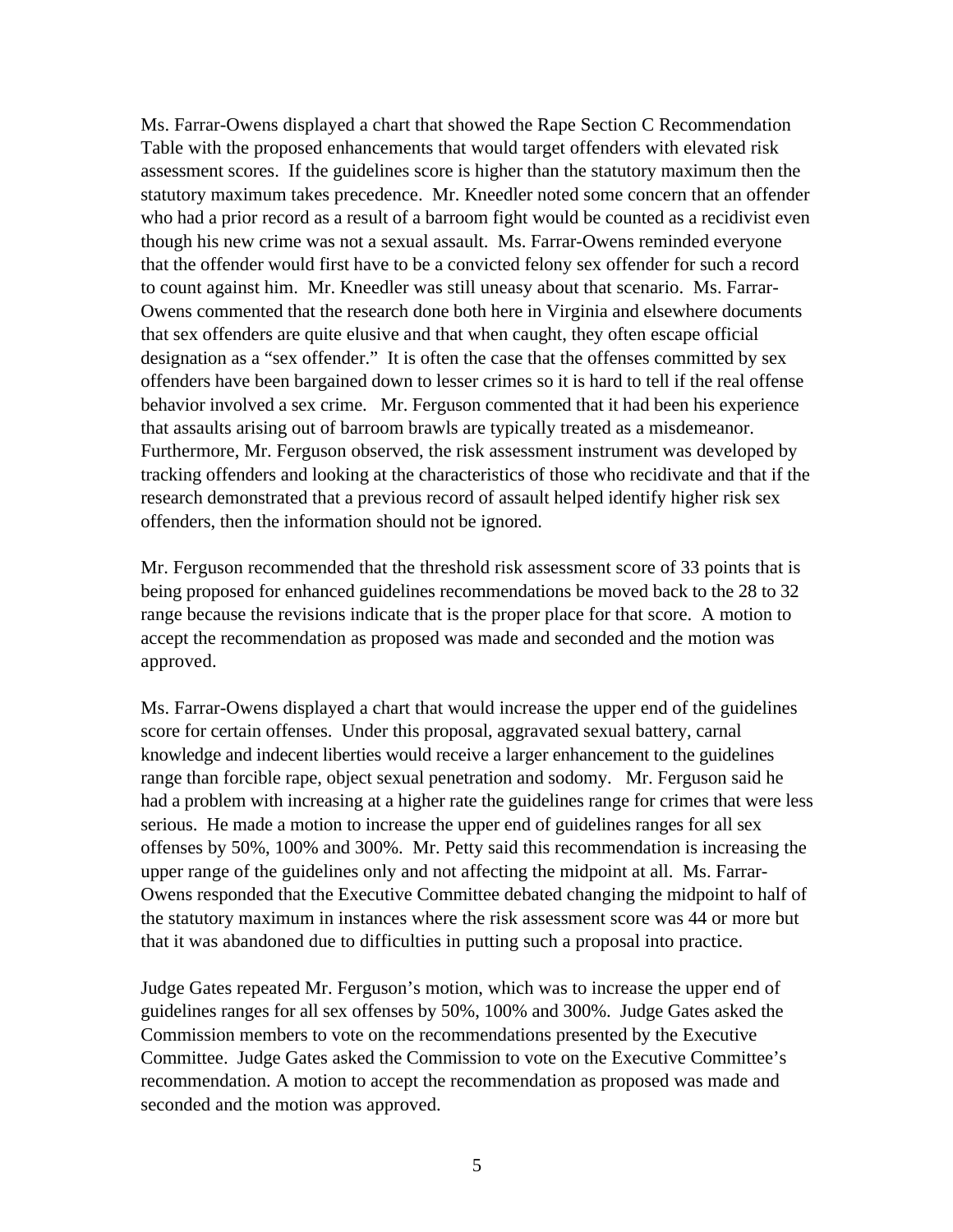Mr. Kneedler wondered if there was an easy way for the sentencing guidelines preparer to increase the midpoint in these cases. Ms. Farrar-Owens felt that it would be difficult since it is not the mathematical average. Judge Honts remarked that he had some similar concerns but suggested leaving the recommendation the way it is for at least a year and then re-evaluate the situation..

The next issue concerned how adjustments to the sentencing guidelines on risk assessment should be communicated to the judge. If the sentencing guidelines are adjusted based on the results of the sex offender risk assessment instrument, should the revised guidelines be presented to the judge with no additional comment or should there be some explicit mention of the adjustment? There were some concerns raised that use of terms such as "high risk," "moderate risk," etc., could be potentially inflammatory during the sentencing proceeding. Concern was also expressed about the provision of a singular statistic that represented the percent-likelihood of recidivism for a specific risk assessment score since the group recidivism probabilities do not always increase in a stair-step fashion along with a concomitant increase in the risk assessment instrument score.

The Executive Committee recommended that the sentencing guidelines coversheet should communicate to the judge when the recommended range has been modified due to the sex offender's risk assessment score. Furthermore, this information should include the specific sentencing guidelines range adjustments delineated in the earlier recommendations.

Mr. Kneedler asked the judge about the likelihood that defense attorneys would call the sentencing commission staff for statistical data. Judge Bach remarked that the likelihood of defense attorneys asking for that information would, in his experience, be slim. Mr. Petty said he assumed that the research methodology would be detailed in the Annual Report and defense attorneys would, via that device, gain access to the statistical data

Judge Bach commented that he was not comfortable with the placement of raw risk assessment scores on the proposed cover sheet. . Mr. Ferguson recommended that the Commission adopt the Level classification instead of raw scores on the new cover sheet for sex offenders. Judge Gates asked the Commission to vote on Mr. Ferguson's recommendation. A motion to accept the recommendation as proposed was made and seconded and the motion was approved.

Ms. Farrar-Owens said the next issue is should a pre-sentence investigation report be required in all cases involving convicted sex offenders. Under current law, pre-sentence investigations are not required in all cases involving convicted sex offenders. Consequently, a probation officer does not always complete the sentencing guidelines forms in sex offender cases. It was felt that a probation officer would be the best individual, however, to complete the risk assessment instrument. Assessment of risk depends on a complete and accurate identification of prior arrests for person and sex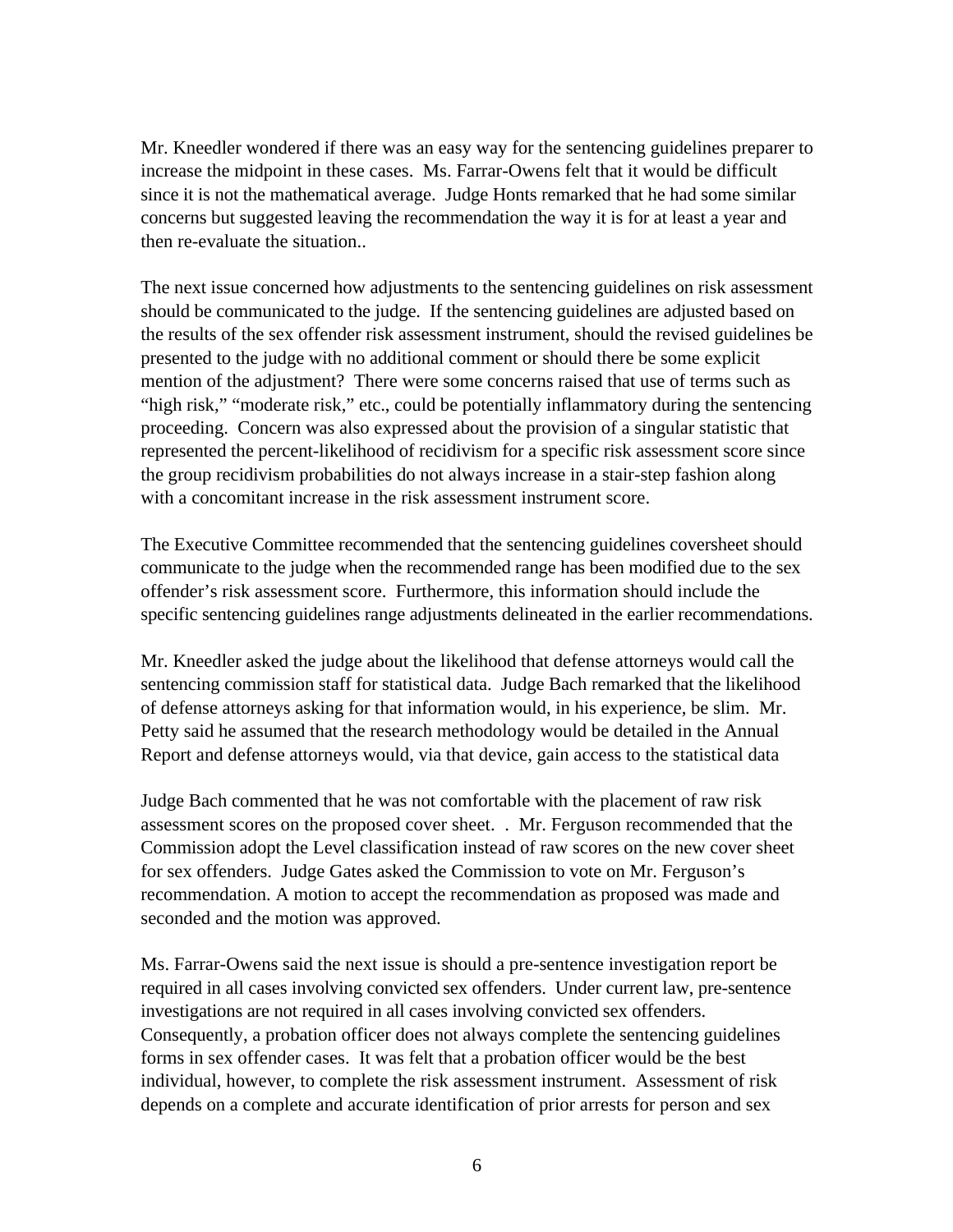offenses (both adult and juvenile) including out-of-state arrests. When a pre-sentence investigation is prepared, it is much more likely that a thorough and accurate criminal history check will be made. Also, there is a concern that if a pre-sentence investigation is not completed, some of the other factors on the risk assessment form may also not be completed accurately (i.e., employment, education, prior treatment experience). In FY1998, among the 714 rape and sexual assault felony conviction cases, 72.5% had a presentence report completed. If a pre-sentence report is not completed in a sex offender case and the offender receives either supervised probation or any prison incarceration time, then a post-sentence investigation report will be completed. Post-sentence investigations were completed in all the non pre-sentence sex offender cases examined in FY 1998. Based on FY 1998 experience then, if pre-sentence reports were required in all sex offender cases, approximately 196 post-sentence investigations across the entire Commonwealth would have to be completed prior to sentencing – thus making them presentence investigations. While it was acknowledged that completion of a pre-sentence investigation may take more time than a post-sentence report, it was felt that the impact of shifting to all pre-sentence reports in these cases would be negligible in any single jurisdiction.

The Executive Committee recommended that the Commission urge judges to order a presentence investigation report in all rape and sexual assault cases. It also recommended that the Commission also request legislative change so that pre-sentence reports would be required by Code in all rape and sexual assault conviction cases.

Mr. Petty expressed concerns that this proposal could result in problems. He acknowledged that Commonwealth's attorneys would have difficulty in preparing the risk assessment document. He noted that there is certain information that is not available to them like education and prior sex treatment. However, he pointed out that if a Commonwealth's attorney agrees to a plea agreement and the pre-sentence investigation report comes back with information not previously known then it could affect the sentencing guidelines recommendation. Ms. Farrar-Owens remarked that it is very important to find out the prior arrests of the offender. Judge Newman said a judge could still ask for pre-sentence investigation report in any case. Mr. Petty said he understands that but that many sex offender cases involve difficult evidence issues. Judge Newman felt that the public would understand a plea agreement made on the basis of weak evidence. Mr. Petty responded that the news media was less likely to report such circumstances. Judge Gates noted that he felt a pre-sentence report would be critical to ensure a proper and full assessment on all convicted sex offenders.

Judge Gates asked the Commission to vote on the Executive Committee's recommendation. A motion to accept the recommendation as proposed was made and seconded and the motion was approved with one opposing vote.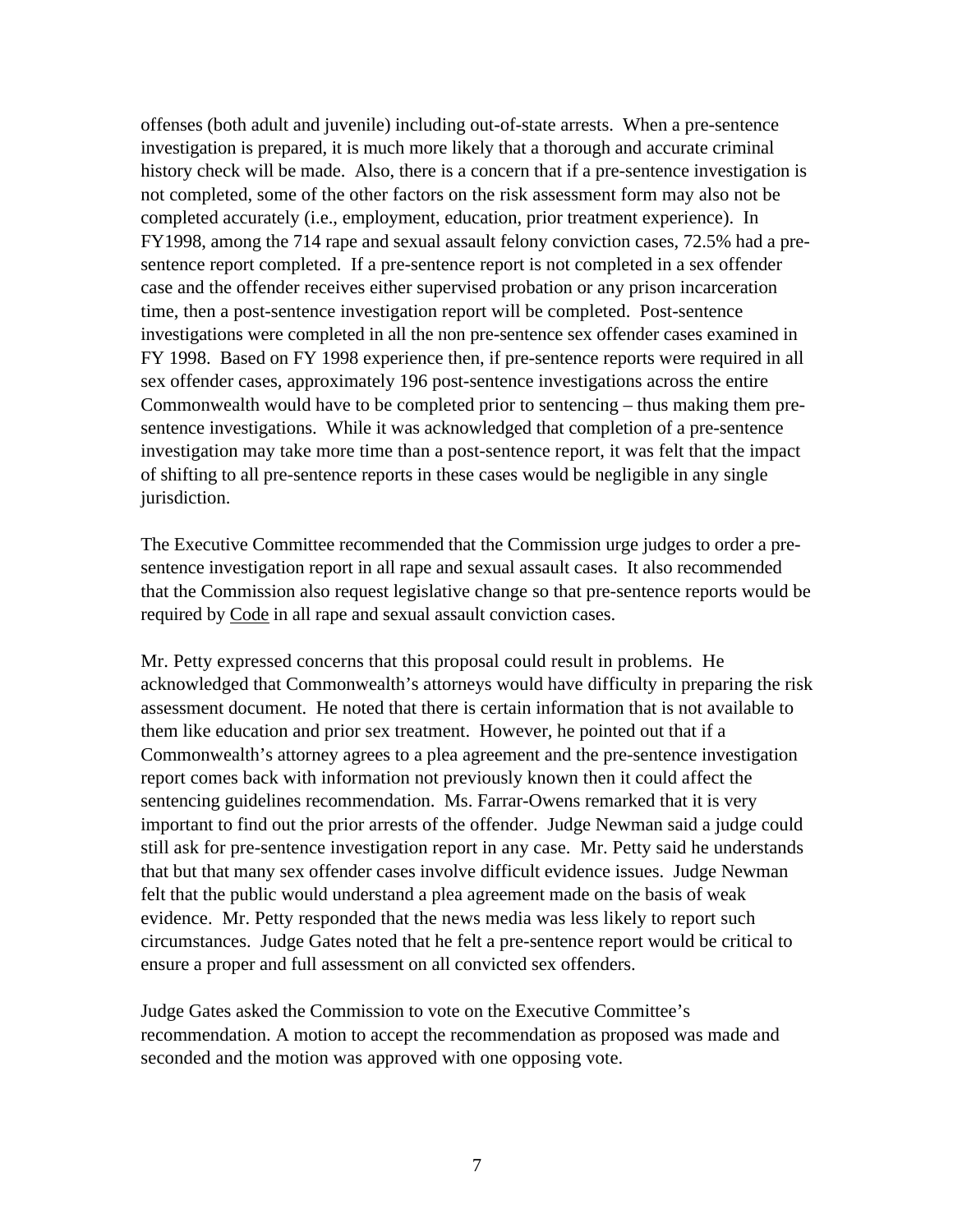The last issue dealt with the question of when the sex offender risk assessment instrument should be implemented? In the Commission's 1999 Annual Report, the chapter that reported on the sex offender risk assessment project concluded by stating "If the Commission determines that a useful sex offender risk assessment instrument can be developed, it will be integrated into the sentencing guidelines that become effective July 1, 2000." It was noted at the meeting that even if the full Commission reached final closure on the remaining issues, there would not be enough time to implement the instrument by July 1. The members observed that statewide training seminars would have to be scheduled and held to educate all sentencing guidelines users on the sex offender research and the application of the risk assessment instrument. Staff recommended that these seminars be offered in all areas of the Commonwealth and noted that the summer was not an ideal time to expect a good turnout at such training seminars. The staff felt that the earliest time that training could be offered would be in the months of September and October leaving November as a feasible target time for implementation. Concern was raised, however, that the General Assembly would not have an opportunity to review the risk assessment instrument and its proposed application under this timetable. It was pointed out that the statutory procedure for changes to the guidelines requires the Commission's proposed revisions to be detailed in the Annual Report each December 1. If the General Assembly takes no action to reject a Commission revision to the guidelines, the revision takes effect the following July 1.

The Executive Committee recommended that the sex offender risk assessment instrument findings and proposals be detailed in the 2000 Annual Report of the Sentencing Commission with a proposed implementation date of July 1, 2001.

Judge Gates asked the Commission to vote on the Executive Committee's recommendation. A motion to accept the recommendation as proposed was made and seconded and the motion was approved.

Reverend Ricketts wondered if the Commission should communicate with the General Assembly leadership on the Commission's progress on this issue. Judge Gates said that Dr. Kern was scheduled to meet with both the Public Safety Subcommittee of the Senate Finance Committee and the Virginia Crime Commission and could report the Commission's decisions on the sex offender project.

The third item on the agenda was a report on the Larceny/Fraud Special Study. Judge Gates asked Ms. Celi to discuss this item on the agenda.

#### **III. Larceny/Fraud Special Study**

Ms. Celi began by stating that she was going to give an update on the data collection efforts on the national larceny survey and review the study timetable. The members were given a synopsis of the dollar thresholds for felony larcenies that were currently in effect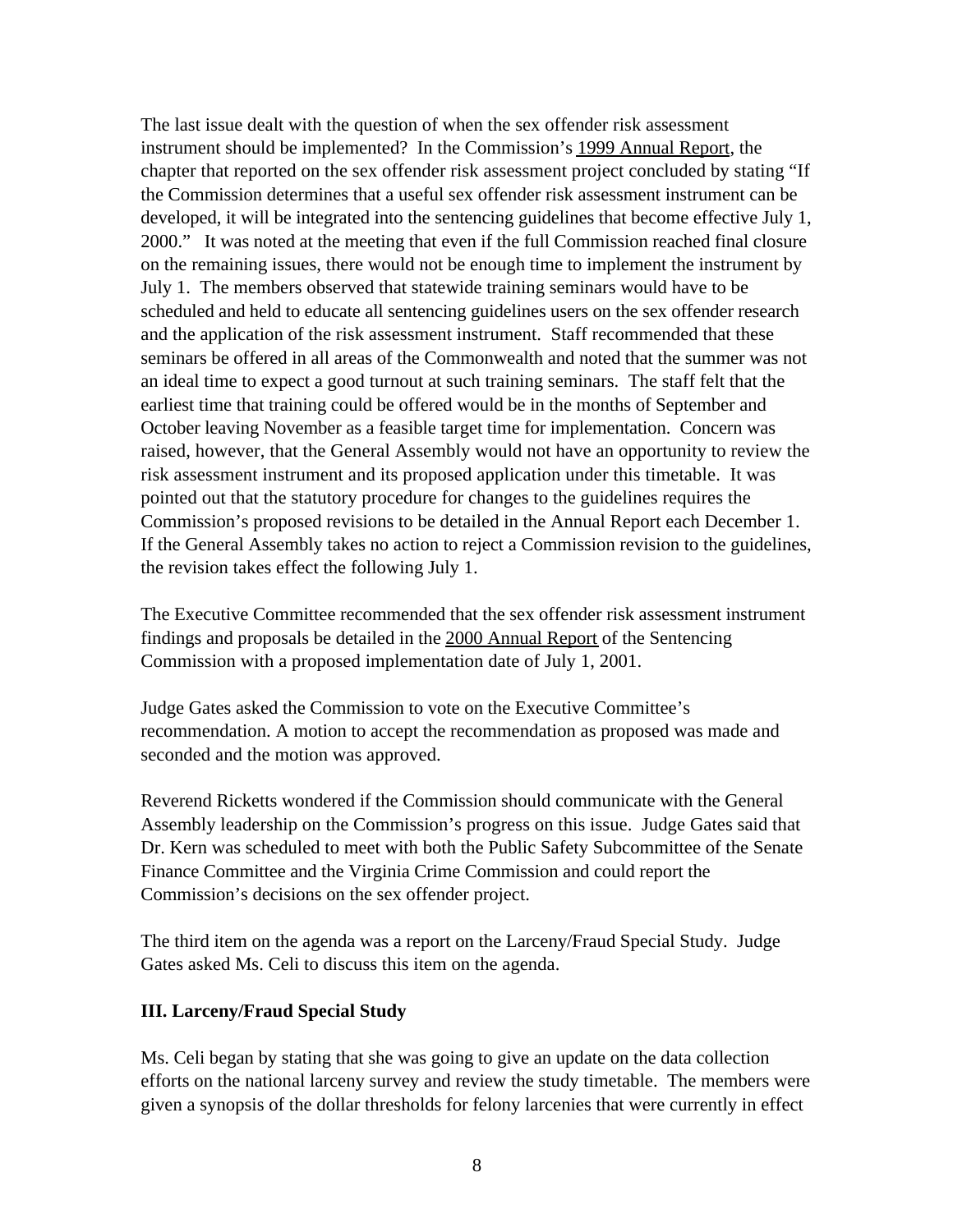across the nation. The felony threshold is the minimum dollar value of a stolen good or service that will result in the offender being charged with a felony. Ms. Celi also presented adjusted dollar thresholds derived from the Consumer Price Index, which is an indexation of the prices of goods and services over time. The advantages of using this synopsis is that it is directly linked to the items the Commission is concerned with and it can be applied over all the states. The disadvantages are that there are regional differences that can result in a slight overestimation or underestimation of the adjusted value. Another concern about the Consumer Price Index is that different goods and services inflate at different rates. However, Ms. Celi observed, since the dollar thresholds for felony larceny do not consider the types of goods or services, this is not a concern.

Ms. Celi said that in 1978, Maryland adopted a \$300 felony larceny threshold. Adjusted to 1999 prices, the value of this threshold would be \$518 in current terms; this means there has been a 156% change in the value of the threshold since the enactment. The current thresholds around the country vary from zero to \$2,000. Forty-three percent of the States have changed their dollar threshold for felony larceny within the past ten years, 84% within the past 20 years and 98% within the past thirty years. Virginia enacted its \$200 threshold in 1980.

A chart was presented that displayed the average dollar thresholds enacted in 1975 through 1999. There is a definite trend to enact higher monetary thresholds, which is consistent with the inflationary pressure on prices of goods and services. Ms. Celi referred the members to a handout in their packet that summarized the different systems of handling larceny offenses by state. There are many different systems in general, but the states can be broken into two groups, single threshold states and multiple threshold states. Single thresholds, like Virginia, have a single dollar value that distinguishes between a misdemeanor and a felony. Multiple threshold states have more than one dollar threshold that distinguishes larcenies not only by a misdemeanor and felony, but also by different levels of felony larceny. Sixty-six percent of the states currently have multiple felony larceny thresholds.

There are items or circumstances that are required by statute to be treated separately from the general dollar threshold either in amount or penalty. These exclusions can be grouped by victim and offender characteristics, business related offenses and others.

Ms. Celi then reviewed the progress on data collection. The supplemental data collection instrument was included in the member's packets. The instrument included all of the items approved at the last meeting as well as the duration variable (period of time over which the larceny/fraud took place) requested by Mr. Vassar and approved by the full Commission. The data collection is expected to continue through August  $4<sup>th</sup>$ . She said it would take a week to clean the data and the analysis should begin on August  $14<sup>th</sup>$ . The results are expected to be presented at the next full Commission meeting on September  $11<sup>th</sup>$ .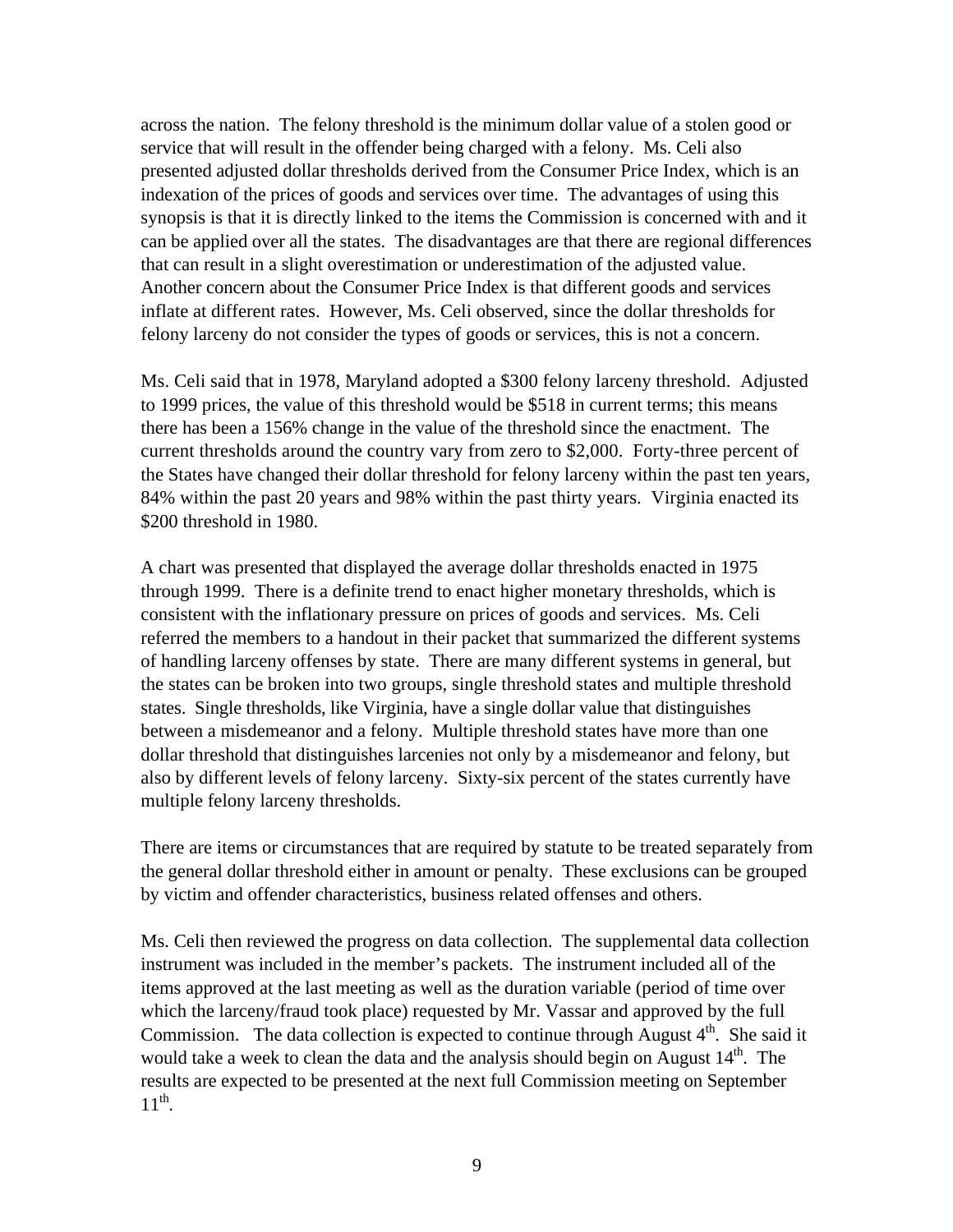Judge Gates thanked Ms Celi for her presentation. The fourth item on the agenda was a report on the SABRE Drug Legislation. Judge Gates asked Dr. Creech to discuss this item on the agenda.

## **IV. SABRE Drug Legislation**

Dr. Creech began by noting that the SABRE drug legislation passed by the General Assembly stipulated that the Commission shall review the minimum discretionary felony sentencing guidelines midpoint and the sentencing recommendation for convictions related to possessing, manufacturing, selling, giving, distributing, or possessing with intent to distribute a Schedule I or II drug or marijuana when the defendant has previously been convicted of such an offense (House Bill 383). The legislation goes on to say that the Commission shall examine the minimum midpoint and the sentencing recommendations necessary in deterring recidivism. The Commission's review shall be completed in time to make recommendations to the General Assembly on or before December 1, 2000.

Dr. Creech proceeded to review the study methodology. The staff would obtain information from the Department of Corrections and approved drug treatment programs on factors such as length of program, rates for successful program completion and recidivism rates for program participants. A comparison would be made on recommended sentence lengths and the length of treatment programs to determine whether or not our midpoint recommendations were adequate to ensure the opportunity for treatment. Another issue to be examined is the integration of criminal justice sanctions with substance abuse screening, assessment and treatment options. Dr. Creech observed that the only thing that the Commission could complete on this particular issue would be a compilation of descriptive data.

Judge Gates thanked Dr. Creech for his presentation. The last item on the agenda was Miscellaneous Items. Judge Gates asked Dr. Kern to discuss this item on the agenda.

## **V. Miscellaneous Items**

Dr. Kern directed the members to a report in their packets called Unequal Justice. The report, completed by the Virginia Advisory Committee to the United States Commission on Civil Rights, contained a discussion on criminal sentencing in Virginia. Dr. Kern then read a recommendation from the report that asks the Virginia General Assembly together with the Supreme Court of Virginia to order monitoring of judicial sentencing in Virginia to determine whether or to what extent racial disparity exists or is increasing. Another recommendation also directed the Supreme Court of Virginia to ask the Virginia Criminal Sentencing Commission to conduct a full-scale assessment of sentencing disparities by race and gender to determine if there are any unwarranted factors or prejudicial patterns in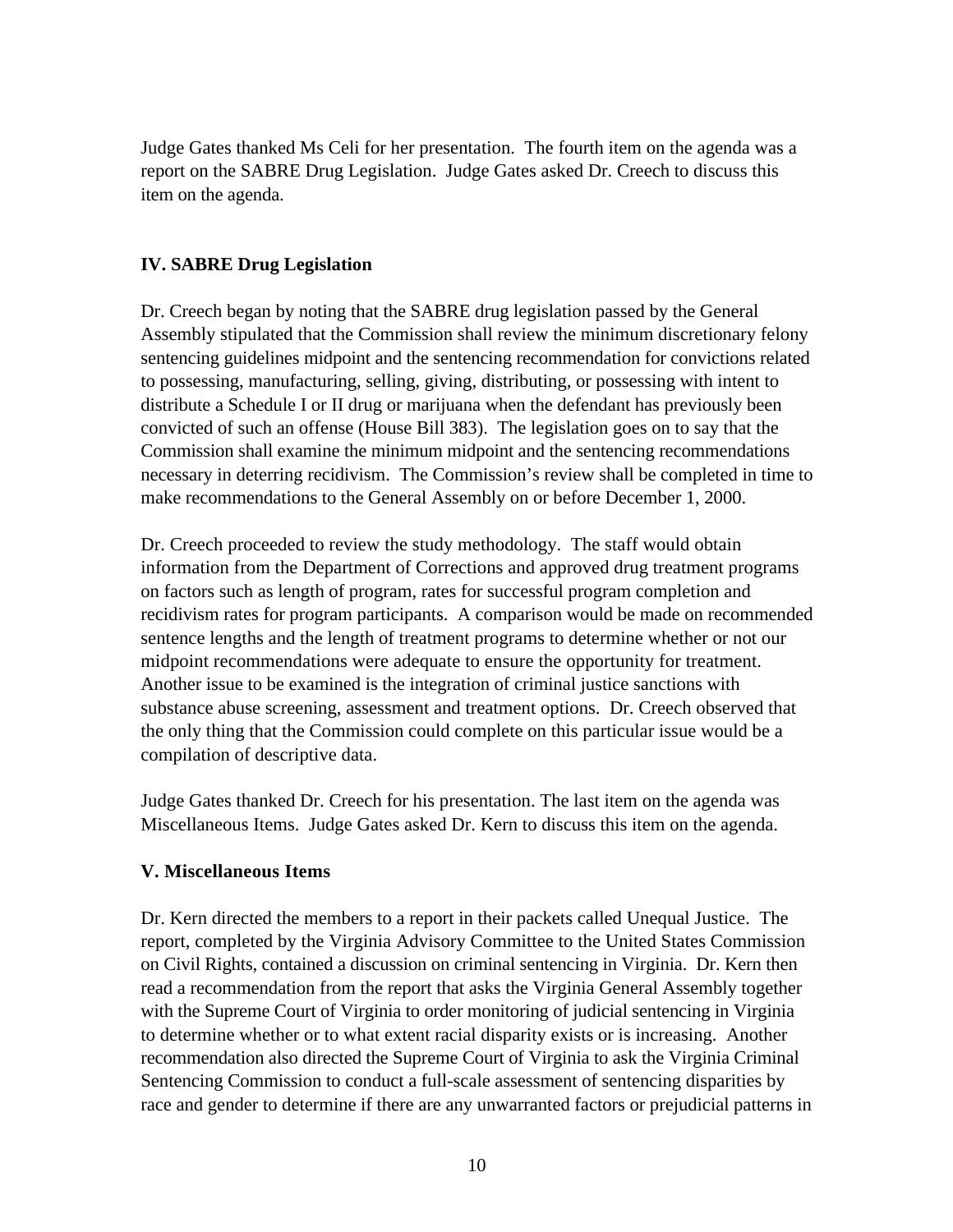sentences, prosecutions, and arrests. The report did not present any evidence that unwarranted sentencing disparity existed in Virginia.

Dr. Kern then asked the members if anyone wanted to attend the National Association of Sentencing Commissions Annual Conference in Pittsburgh, Pennsylvania on August 6-8. The funds are available if anyone wants to attend.

Dr. Kern also gave the Commission members a copy of a recent Supreme Court ruling that detailed that juries should be told about the abolition of parole as well as the existence of the geriatric clause, when applicable.

The Commission received a letter from a criminal defense attorney requesting statistics regarding actual sentences received within the past five years in the County of Henrico for the following offense and factors: manufacturing/possession of marijuana not for personal use with no prior juvenile or adult record. Dr. Kern reminded the members that the Commission only provides statistical information if the data has already been complied and presented. He asked what the Commission would like to do with this request. Mr. Petty said we could not deny providing the requestor with the raw data. Judge Honts said it would be better if we analyzed the data instead of someone less familiar with it. Judge Gates asked what the Commission wished to do with the request. One member made a motion that the data should not be given out. The recommendation was made and seconded. During the discussion on the motion, Judge Bach expressed an option to provide the requestor with the raw data but with no analysis. He observed that if our staff were to complete this analysis, every defense attorney around the Commonwealth would start asking for special data analysis. Judge Newman inquired as to what the Commission's legal obligations were. Judge Gates responded that he would talk to Mr. Ferguson about our requirements under the law. The original motion was withdrawn. Judge Bach made a motion that the Commission consult with the Attorney General's office with regard to what the Commission's legal obligations were with regard to this information request. The motion was seconded and approved.

Dr. Kern next noted that a doctoral student from Rutgers University also asked for information for his dissertation. This student also works at the National Center for State Courts. Dr. Kern made it clear that the student only wanted raw data and did not want any data analysis performed by the staff.

Judge Gates asked if the Commission members were opposed to providing the student with Commission data. There were no objections raised to provision of raw data to this student. Dr. Kern then advised the members that the next meeting would commence in the new conference room. The room is still not complete but it should be ready by September.